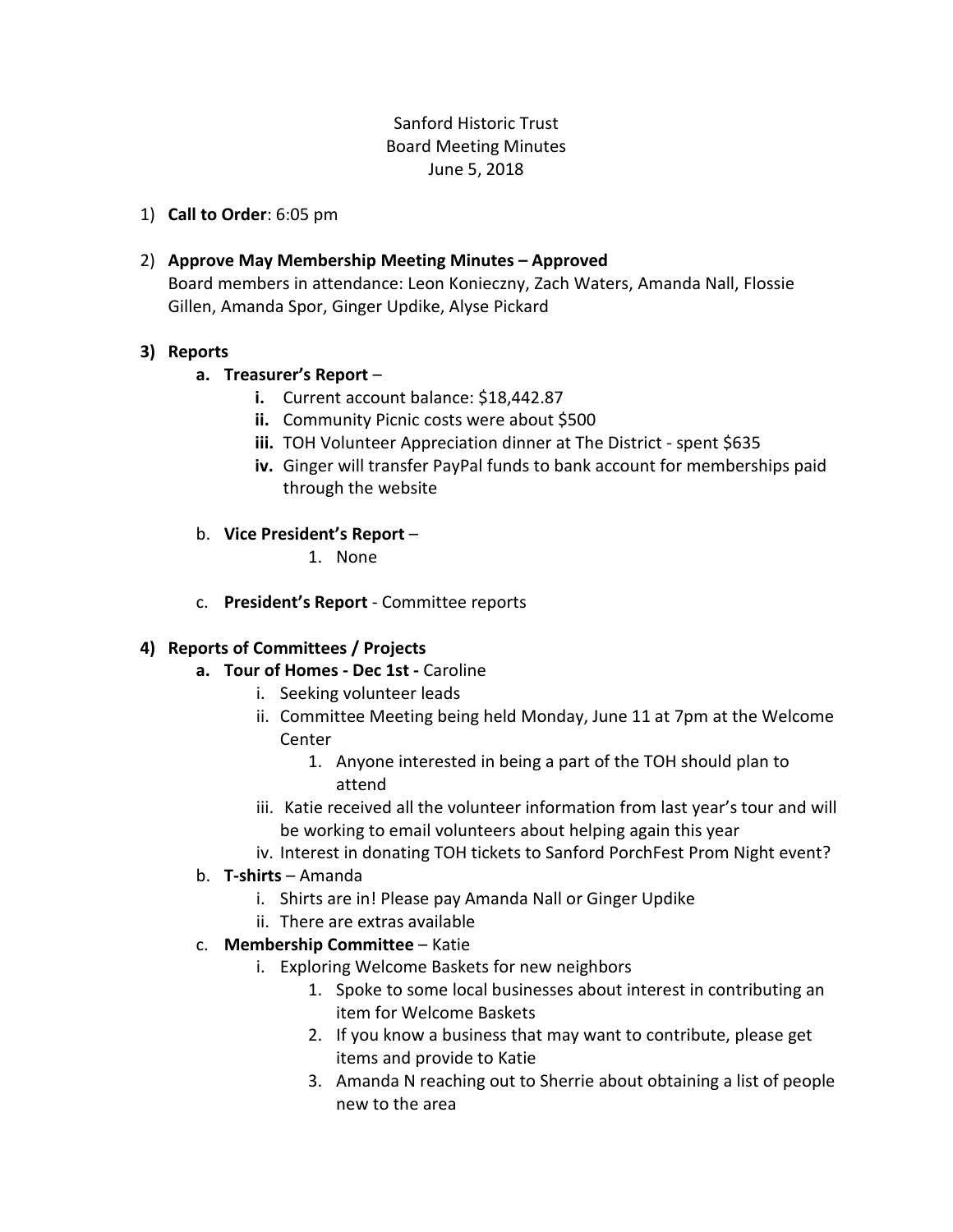- 4. Approved Katie to spend up to \$200 on baskets and items
- 5. Approach the following businesses: (if anyone has a contact with any of the below, please reach out)
	- a. Mr. Z's, Marcos Pizza, Ace Hardware, City & Welcome Center (literature), local restaurants & bars, River Cruise, CenterState Bank, Wondermade, Andy's Custard, Bahama Breeze, Ride Lime
- 6. Encourage new neighbors to come to a Trust meeting to "Meet new neighbors"
- d. **Lampposts Project** Mike Lennon
	- i. Mike has been approved to contact a professional electrician in instances where he's unable to fix a lamppost
- e. **Community Picnic** Sunday, April 15 from 12-2pm
	- i. Total cost was approximately \$500 (waiting for final tally)
	- ii. 29 posters were displayed in local downtown businesses
	- iii. City is issuing a refund for the park permit (\$50)
	- iv. Approved to give Sanford Women's Club a donation of \$50 for allowing us to use the space
- f. **2019 Photo Project** Kathy Hull attended to provide update
	- i. Just over 30 entries have been submitted
	- ii. Deadline to submit is July 7
	- iii. Sponsorship Opportunities:
		- 1. Lost Wayne Densch as a premier sponsor (\$1000) so looking to replace
		- 2. Date sponsors available for \$100
		- 3. Ginger is going to help Kathy ask for donations
- g. **Harvest Dinner** November 4 Amanda S
	- i. Theme: Natural Choice
		- 1. Nod to Seminole County
	- ii. City estimate: Received estimate from the city and there was an increase of over \$100 for public works but decrease in police & Magnolia Square rental - Leon is following up
	- iii. Dinner from 6-9pm / Clean-up 9-10pm
	- iv. Committee will be responsible for disposing of trash
	- v. Still looking into permanent lighting & table rentals
		- 1. Businesses in the square have approved
	- vi. Save the Date/Poster created Amanda N
	- vii. Goal to sell 26 tables:
		- 1. \$120 per table for 8 people
		- 2. Includes table, 8 chairs, and white table cloth
		- 3. Table brings own food and decorations
	- viii. Music during happy half hour and event
	- ix. Explore golden plate or large gold celery award for best table
- **h. Future Speakers**